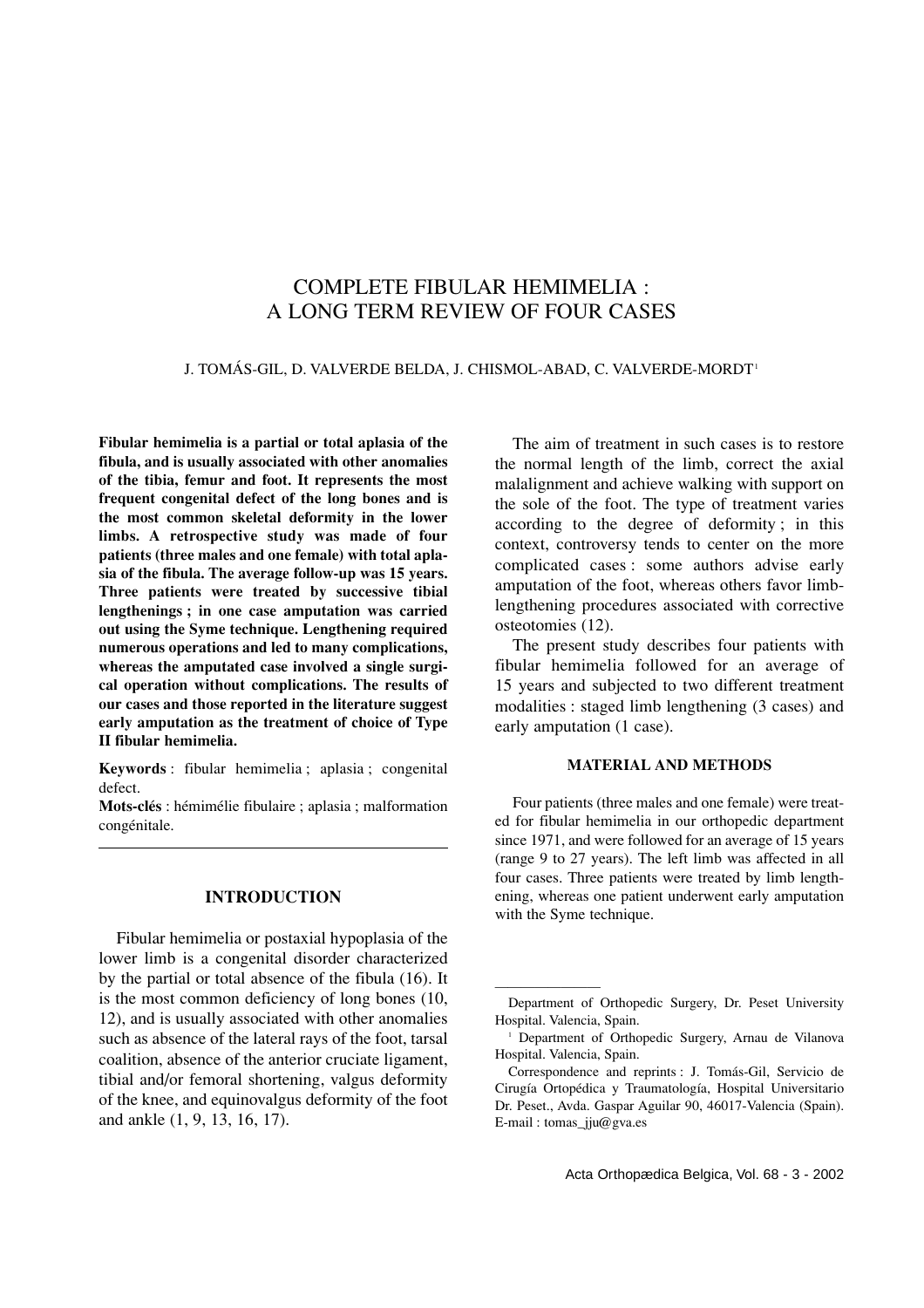| Case           | Gender | Follow-up | Treatment                         | Associated<br>interventions                                             | Complications                                        | Final<br><b>LLD</b> | Limp | Pain           | Subjective<br>evaluation |
|----------------|--------|-----------|-----------------------------------|-------------------------------------------------------------------------|------------------------------------------------------|---------------------|------|----------------|--------------------------|
|                | Male   | 12 years  | Lengthening<br>$(9 \text{ cm})$   | Tibial osteotomy<br>Tarsal centralization                               | Infection<br>Non-union                               | $2 \text{ cm}$      | Mild | N <sub>0</sub> | Not assessable           |
| 2              | Male   | 11 years  | Lengthening<br>$(5.5 \text{ cm})$ | Tibial osteotomy<br>Tarsal centralization<br>Femoral varus<br>osteotomy | Unstable genu<br>valgum                              | 3 cm                | Mild | N <sub>0</sub> | Satisfactory             |
| 3              | Female | 27 years  | Lengthening<br>(13.5cm)           | Tibial osteotomy<br>Tarsal centralization                               | Distal metaphyseal<br>fracture of tibia<br>Infection | 2 cm                | Mild | N <sub>0</sub> | Satisfactory             |
| $\overline{4}$ | Male   | 17 years  | Amputation                        | None                                                                    | None                                                 | $4.5 \text{ cm}$    | No   | No             | Satisfactory             |

Table I. — Results of treatment in the four patients with fibular hemimelia

LLD = Leg Length Discrepancy.

The Achterman and Kalamchi classification (1) was used : (a) Type I : Partial fibular defect (IA : proximal fibular epiphysis distal to the proximal tibial epiphysis, and distal fibular epiphysis proximal to the talar dome ; IB : 30-50% fibular defect, with no ankle support distally) ; and (b) Type II : total absence of the fibula. Our patients corresponded to Type II, since there was total absence of the fibula in all cases.

Cases 1, 2 and 3 were subjected to limb lengthening. All three patients presented anterior tibial bowing and shortening associated with moderate equinovalgus deformity of the foot and absence of at least one lateral radius. Other associated anomalies were genu valgum (cases 2 and 3), skewfoot (cases 2 and 3), and syndactyly of the second web space of the foot (cases 1 and 3). In addition, case 1 suffered severe mental retardation.

In those patients presenting a fibrocartilaginous remnant of the fibula and equinovalgus deformity of the foot (cases 1, 2 and 3), resection of the fibular residual fragment was performed between the first and second year of life, together with varus osteotomy of the calcaneus and lengthening of the Achilles tendon to correct the foot deformity.

The mean limb length discrepancy of the patients subjected to limb lengthening was 6.1 cm (range 5 to 7.1 cm) at the time of surgery. In all three cases tibial lengthening was carried out, for the older procedures with the Anderson modification of the Abbott technique (18) (an open osteotomy and diastasis control with two pins proximal and two pins distal to the osteotomy with frame fixation), and later with the Wagner approach (2). This involved two-step lengthening with an open osteotomy in the first step followed by daily 1-mm

lengthening until the desired length was reached. This was followed by bone graft and osteosynthesis in the event of an insufficient callus, at an average patient age of 4.9 years (range 4 to 5.5 years).

Case 4 suffered complete fibular agenesis as well as the absence of the fourth and fifth ipsilateral lateral radii, tibial antecurvatum, a short femur and a completely dislocated equinovalgus foot. Treatment in this case consisted of Syme amputation associated with realignment osteotomy of the tibia.

The overall results were subjectively classified as either satisfactory or unsatisfactory, according to the following criteria : final limb length inequality less than 2.5 cm, absence of pain, degree of limping (mild, moderate, severe), cosmetic aspect, and patient satisfaction with the resulting walking performance.

## **RESULTS**

#### **Case 1**

This patient required three lengthening operations, the first two using Anderson´s technique (at age 5.5 and 8.5 years) and the last using the Wagner procedure (at age 15 years). A lengthening of 3 cm was achieved with each operation (table I).

Following the first lengthening operation, the bone callus bowed anteriorly and required a realignment osteotomy, which healed without difficulty. Deep *Pseudomonas aeruginosa* infection complicated the second lengthening operation and prevented bone consolidation ; as a result, bone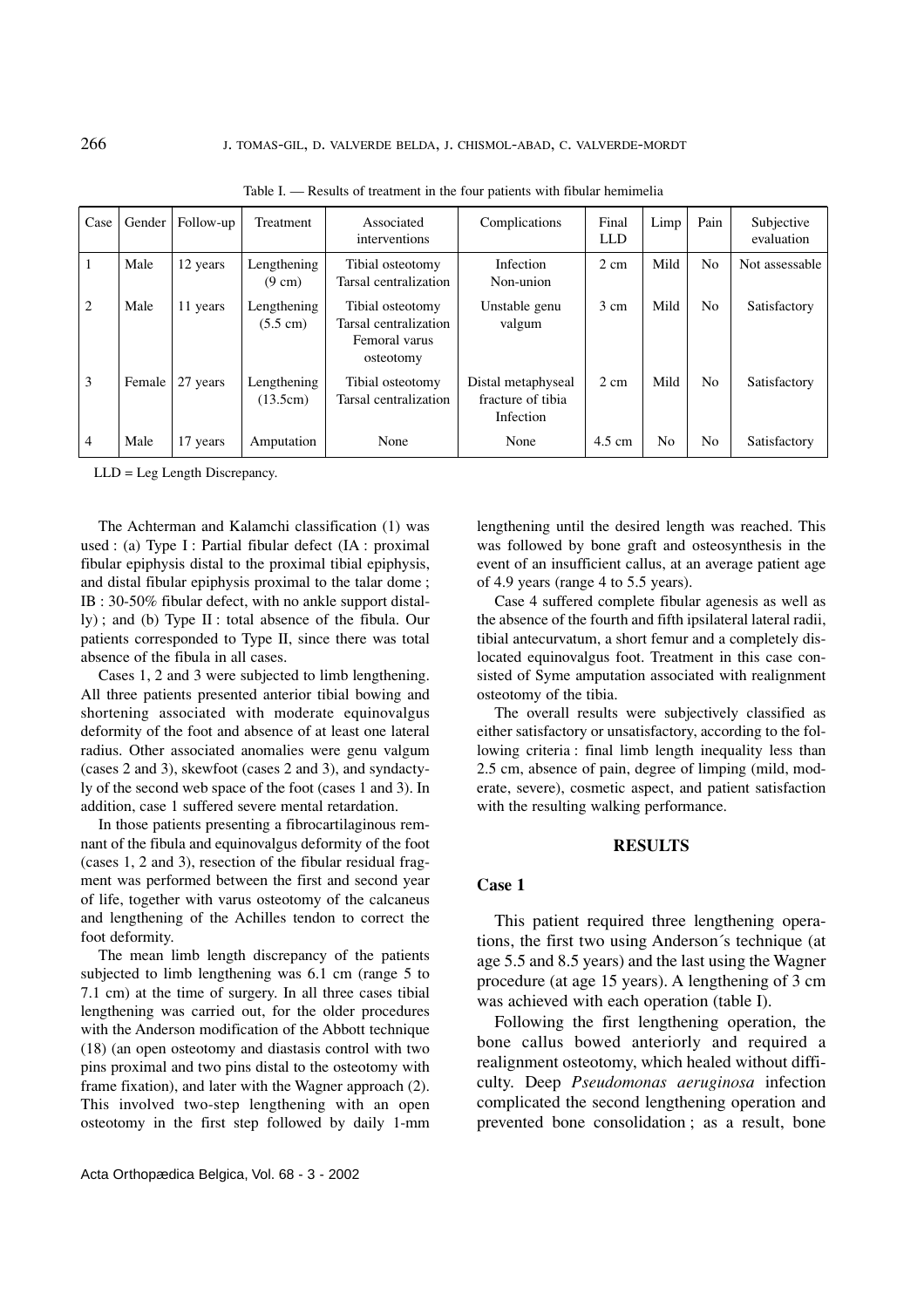

*Fig. 1.* — Radiological study after birth (case 3), showing absence of the fibula and fourth and fifth lateral radii of the foot, with anterior bend of the tibia.



*Fig. 2.* — Postoperative x-ray follow-up of case 4. The Kirschner pin plays a double role by securing stabilization of the osteotomy and fixation of the plantar cushion.

grafting from the contralateral fibula proved necessary four months later to achieve healing. In the third operation and following the first step of the Wagner technique, local infection of the pin entry sites occurred and was satisfactorily resolved with antibiotics and local treatment.

The patient reported no pain and mild limping, but the final outcome was functionally affected by his severe mental retardation. He presented a final limb-length discrepancy of 2 cm, without requiring an orthosis.

# **Case 2**

This patient required two tibial lengthening procedures : the first at four years of age, which resulted in a lengthening of 2.1 cm (Anderson technique), and the second at age 12 years with a lengthening of 3.4 cm by means of the Wagner technique. Severe knee instability resulted after the first operation, requiring combined tibial and femoral osteotomy ; a knee flexion contracture developed as a result of the second limb lengthening procedure (table I).

This patient reported no pain and a mild limping, and the subjective final evaluation was satisfactory. In the final assessment he presented a limb-length discrepancy of 3 cm, and a shoe elevation was required.

#### **Case 3**

Three lengthening operations were performed in this case, at ages 4, 7 and 14 years, using the Anderson (first two interventions) and Wagner (last operation) techniques. The resulting lengthening was 3.6 and 4.5 cm, respectively. After the first operation the patient suffered a distal metaphyseal fracture of the tibia owing to callus flexion, which was treated with a long-leg plaster cast. The second lengthening operation led to pin tract infection that caused frame loosening. Local infection developed during the second step of the third lengthening operation, requiring removal of the plate and screws and placement of an external fixator to ensure healing (table I).

In this case no pain and mild limping were also reported. The final limb-length discrepancy was 2 cm not requiring any orthosis. The final subjective evaluation was satisfactory.

The mean period of hospital stay among the patients subjected to tibial lengthening was 47 days (range 27 to 76 days) not including hospitalisation for complications.

#### **Case 4**

In this case there were no postoperative complications. The period of hospital stay was three days,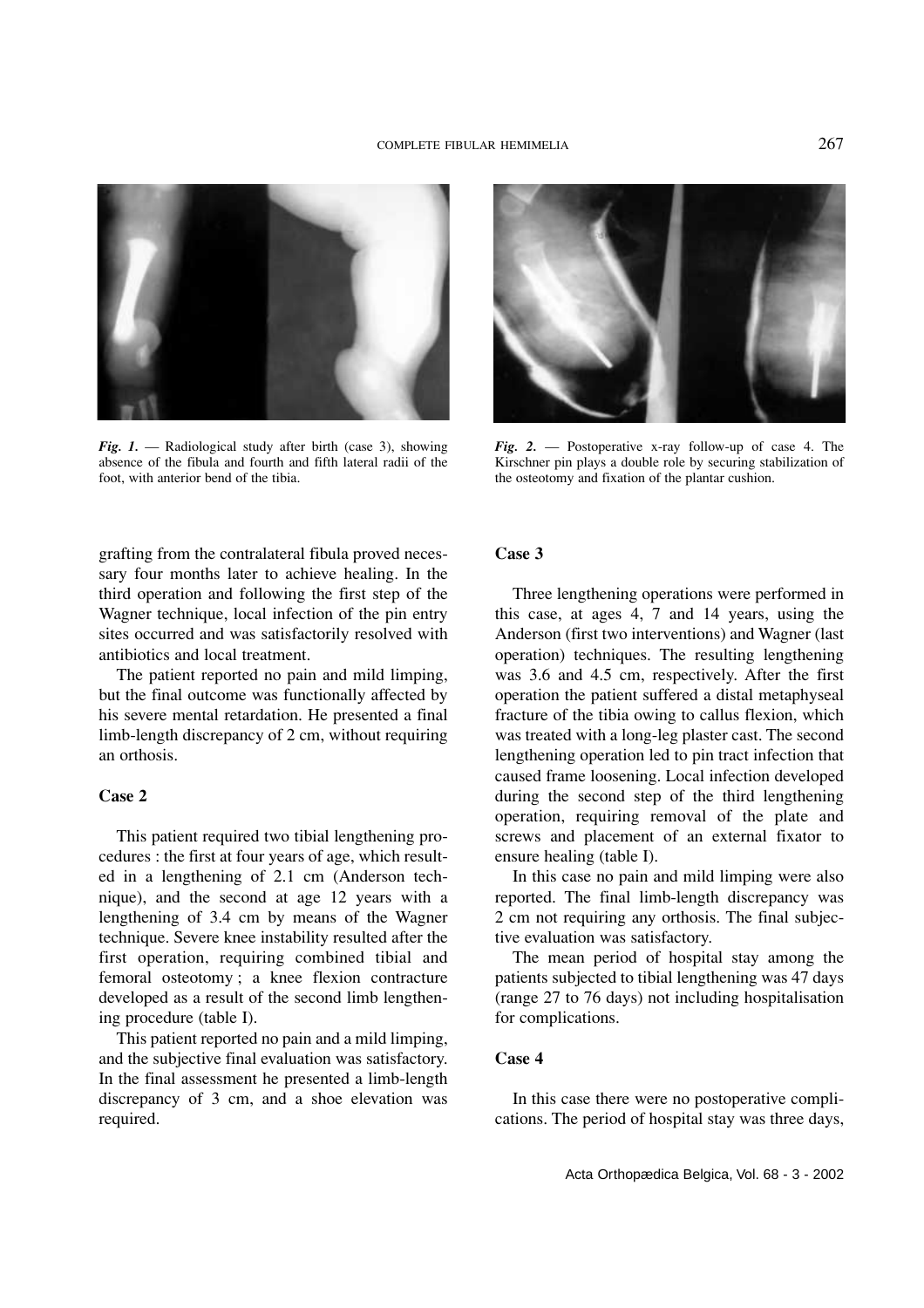

*Fig. 3.* — Case 4 at 7 years of age : radiological view in the erect position.

and only periodic adjustment of the orthosis was required. The patient reported no pain or limping, and the subjective evaluation was satisfactory.

# **DISCUSSION**

Fibular hemimelia has a wide range of severity, ranging from mild hypoplasia of the fibula with minimal functional disturbance to complete absence and associated deficiency of lateral rays of the foot and tarsal bones (3). A short femur and an anterior cruciate ligament deficiency are frequently associated as well as hip, knee and foot deformities (13, 17) In our series, all patients presented total absence of the fibula and lateral bowing of the tibia. One patient developed a short femur. This was the amputated case and shortening was compensated with the prosthesis.

The treatment of Type II fibular hemimelia remains controversial. Early amputation with prosthetic support offers excellent long-term results with only minimal complications (11). Either Syme or Boyd amputation allows the patients to perform more activities than those who have a lengthening, with less pain and a lower complication rate. It was shown in many studies that the patients who underwent amputations had fewer procedures at a lower cost and were more satisfied that those who had a



*Fig. 4.* — Present clinical appearance of the patient treated by early Syme amputation, in the erect position with his orthosis (case 4).

lengthening (4, 6, 11, 19). Amputation is irreversible and in some cases is not accepted by the parents (4, 6, 7).

On the other hand**,** lengthening procedures have been developed that make it possible to preserve the limb and simultaneously correct length and foot deformity. Several authors have shown that limblength equalizing can be obtained and can result in a functional extremity. Nevertheless the outcome is not always satisfactory, and many complications can arise (5, 12). Few authors compared the results with those of amputations or collected outcome data (4).

Early complications described in the literature following limb lengthening include pin-tract infection or knee contracture and subluxation ; late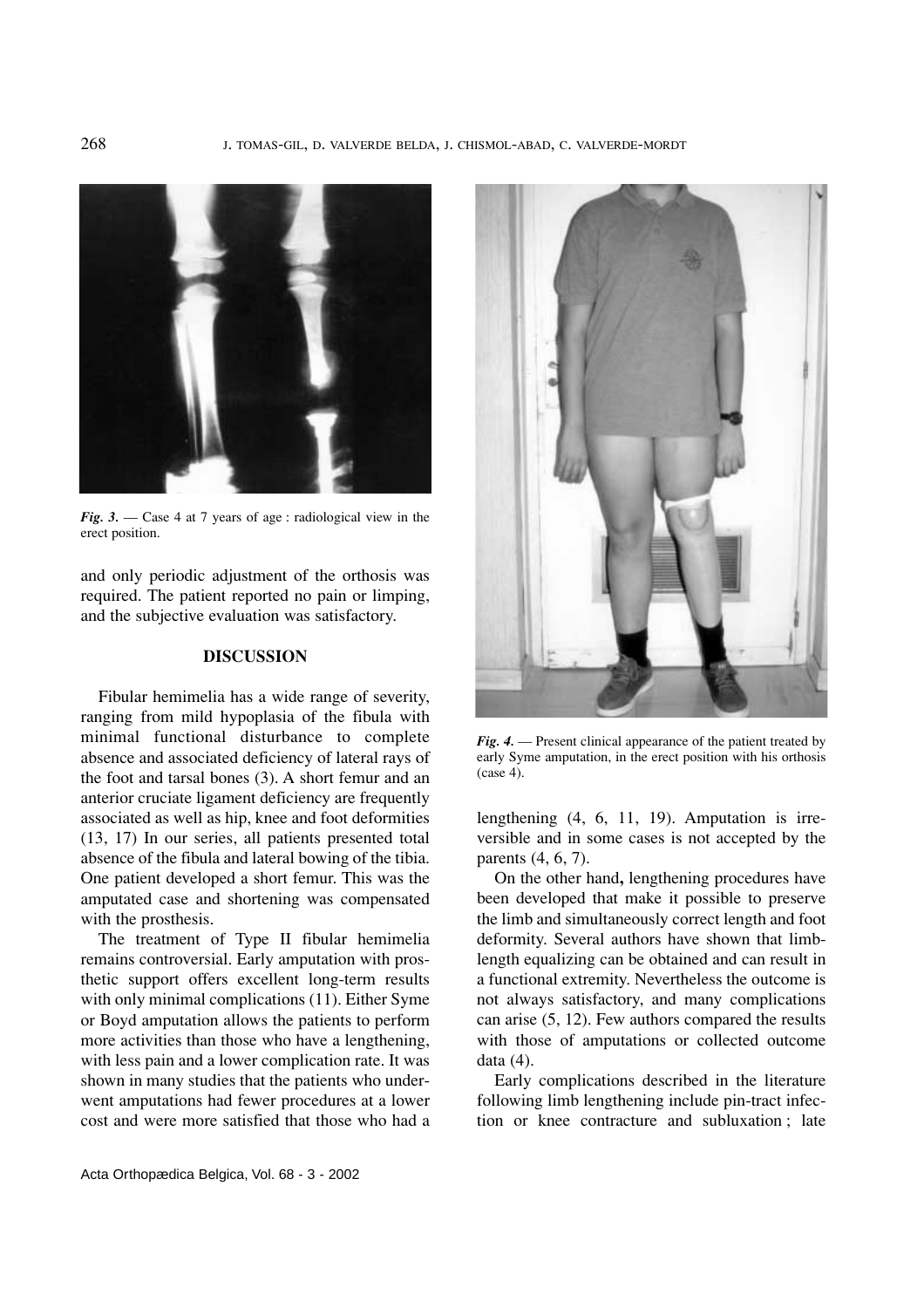complications include progressive valgus deformity and bilateral subluxation of the ankle and foot with antecurvatum deformity of the tibia, stress fractures and delayed unions (3).

It has been stated that epiphysiodesis is a satisfactory solution when it is anticipated that limb length discrepancy will be 7.5 cm or less, but discrepancies greater than that would require tibial or femoral lengthening as well as contralateral epiphysiodesis (19). In our patients we did not perform contralateral epiphysiodesis because it implies surgery in a normal limb, which is difficult to accept by the child's parents.

Another treatment option is conservative with preservation of the foot and the use of an orthosis or prosthesis. This gives a short limb with a deformed foot acting as a stump. The result is a cosmetically unacceptable limb, which is not functionally better than the amputated extremity.

In a patient in whom the heel is in equinus angulation, and it is technically not feasible to center the calcaneus under the tibia, a Syme amputation has been recommended (4). For the severe form before walking age, amputation is the suggested treatment (3, 6).

Syme or Boyd amputations have been reported to give good long-term functional results if performed in early childhood (3, 4, 7). Early amputation and prosthetic fitting is the preferred treatment for the majority of these children (7, 16, 19).

The advantages of a Syme amputation include a more natural feel than transtibial amputation, the possibility of an amputation at a higher level in case of complications and the usefulness of the stump for weight bearing (8) ; and most of all, the fact that it is a single surgical procedure with a short hospital stay that allows immediate walking and equalization of limb length so that the child can adapt quickly and lead a normal life (12).

The major indications for amputation are : a deformity of the foot so severe that any surgery to make the foot plantigrade and functional would be likely to fail (19) and a leg length discrepancy of 7.5 cm or more, actual or predicted at the time of skeletal maturity (12, 19).

In the literature, the most frequently described complications following Syme amputation are

wound infection or dehiscence of the stump sutures (5, 6, 7). In some cases the heel pad migrates owing to contraction of the tendinous structures, a problem that can be solved by fixing the pad to the tibia with a thick Kirschner wire. Other possible complications are ossification from the cartilaginous apophysis of the calcaneus due to incomplete excision (19), and phantom or stump pain (8). Syme amputation can result in a conical residual extremity, which compromises prosthetic fitting  $(7)$ .

Boyd amputation creates a more cosmetically acceptable limb to which the prosthesis can be better fitted (4, 7). It has superseded the Syme procedure because preservation of the heel pad for weight bearing is more easily accomplished by the Boyd procedure, as the calcaneus is left intact. With the Boyd procedure, the function of the heel pad is improved (7).

The major disadvantage of an amputation is the fact that it is irreversible and that prostheses require periodic replacement and cannot provide normal sensation and proprioception (12). Also, parental refusal can be an obstacle (12). Other factors that may adversely affect the outcome are bilateral anomalies or an associated femoral focal deficiency (4)*.*

Other modifications of the treatment have been reported : a modified Boyd amputation to improve the load-bearing characteristics of the residual limb ; a resection of the distal tibial physis at the time of amputation with subsequent proximal tibial epiphysiodesis (7) and a diaphyseal osteotomy of the tibia.

We find especially indicated the resection of the fibular anlage at the time of amputation to eliminate the potential tethering effect of the fibula, and this procedure has been performed in all our patients.

Based on the review of the literature and on the results achieved in our patients, the main indication for limb lengthening would appear to be cases with mild to moderate foot and ankle deformity allowing plantar support, with stable hip, knee and ankle, and an estimated final limb discrepancy at the end of the growth period of less than 7 cm (5, 10). In contrast, amputation appears to be the treatment of choice when the estimated final limb length dis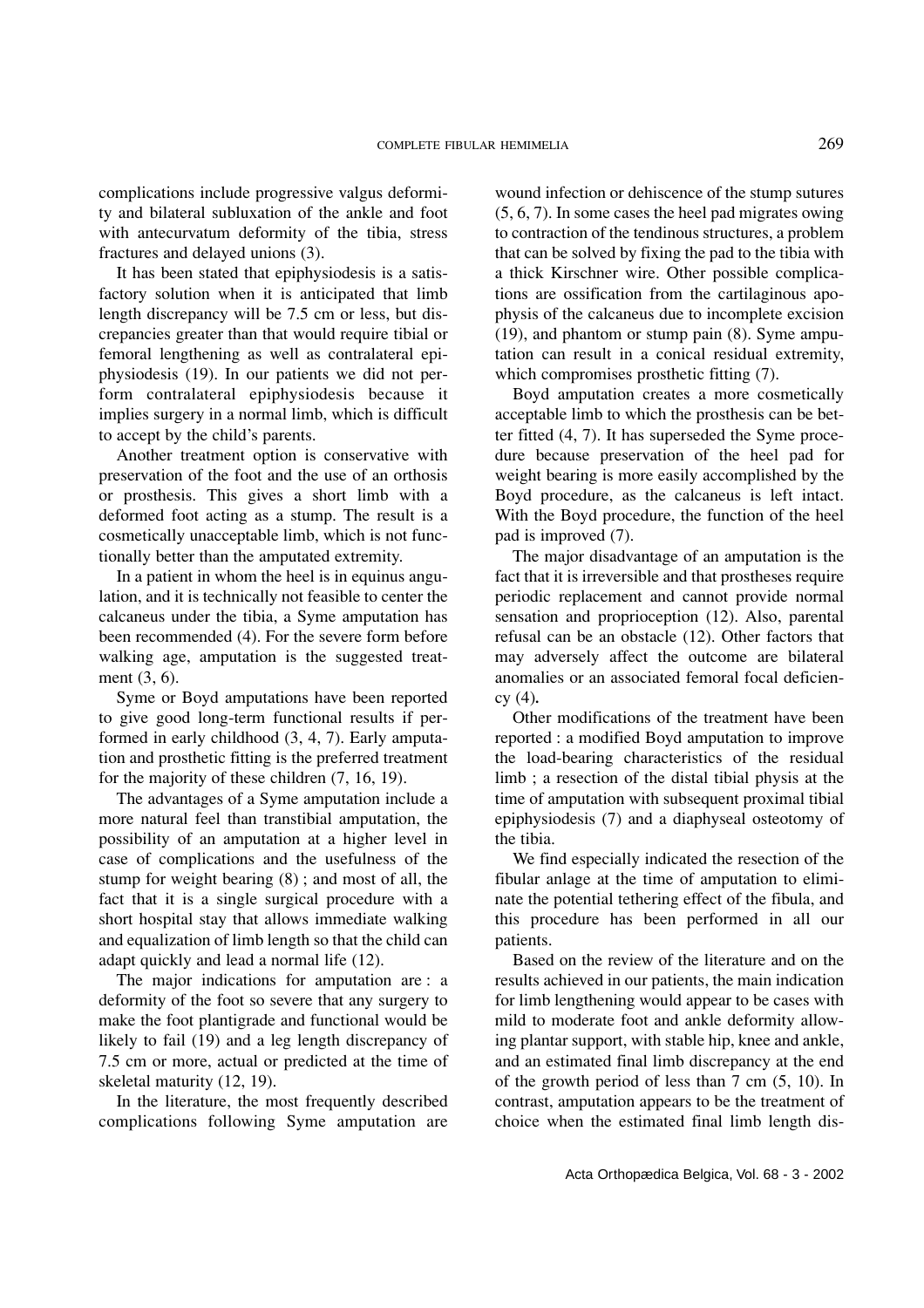crepancy is 7.5 cm or more, and the foot deformity is sufficiently severe not to allow functional support on the sole of the foot (12). The ideal age for amputation is before the child begins to walk, to reduce the psychological impact and the adjustment problems associated with the use of prostheses (4, 12, 19).

Femur and tibia respond differently to lengthening. Growth stimulation after lengthening of the femur appears in congenitally short femur and after lengthening of the tibia. In cases of fibular hemimelia, growth inhibition appears (14, 15). In patients with a lengthened tibia followed to skeletal maturity, a decrease in the postoperative growth rate of the lengthened tibia has been observed, ranging from 80% to 28%, the average decrease being 52% (15).

The long-term course of Type II fibular hemimelia as noted in our series, as well as the results the literature, points to early amputation as the initial treatment of choice.

### **REFERENCES**

- 1. Achterman C., Kalamchi A. Congenital deficiency of the fibula. J. Bone Joint Surg., 1979, 61-B : 133-137.
- 2. Beaty J. H. Congenital malformations of the lower extremity. In : Campbell´s Operative Orthopedics. Mosby-Year Book, Inc, St. Louis, 1998, pp. 972-975.
- 3. Cheng, J. C. Y., Cheung K. W., Ng B. K. W. Severe progressive deformities after limb lengthening in type-II fibular hemimelia. J. Bone Joint Surg., 1998, 80-B, 772-776.
- 4. Choi I. H., Kumar S. J., Bowen J. R. Amputation or limblengthening for partial or total absence of the fibula. J. Bone Joint Surg., 1990, 72-A, 1391-1399.
- 5. Choi I. H., Lipton G. E., Mackenzie W. Wedge-shaped distal tibial epiphysis in the pathogenesis of equinovalgus deformity of the foot and ankle in tibial lengthening for fibular hemimelia. J. Pediatr. Orthop., 2000, 20, 428-436.
- 6. Epps C. H., Schneider P. L. Treatment of hemimelias of the lower extremity. Long-term results. J. Bone Joint Surg., 1989, 71-A, 273-277.
- 7. Fulp T., Davids J. R., Meyer L. C., Blackhurst D. W. Longitudinal deficiency of the fibula. Operative treatment. J. Bone Joint Surg., 1996, 78-A, 674-682.
- 8. Gaine W. T., McCreath S. W. Syme´s amputation revisited. J. Bone Joint Surg., 1996, 78-B, 461-467.
- 9. Grogan D. P., Holt G. R., Ogden J. A. Talocalcaneal coalition in patients who have fibular hemimelia or proximal femoral focal deficiency. A comparison of the radiographic

and pathological findings. J. Bone Joint Surg., 1994, 76-A, 1363-1370.

- 10. Khurana D. K., Bhargava S. P. Congenital absence of fibula with equinovarus deformity. A case report. Acta Orthop. Scand., 1997, 68, 302-309.
- 11. McCarthy J. J., Glancy G. L., Chang, F. M., Eilert R.E. Fibular hemimelia : comparison of outcome measurements after amputation and lengthening. J. Bone Joint Surg., 2000, 82-A, 1732-1735.
- 12. Naudie D., Hamdy R. C., Fassier F., Morin B., Duhaime M. Management of fibular hemimelia. Amputation or limb lengthening ? J. Bone Joint Surg., 1997, 79-B, 58-65.
- 13. Roux M. O., Carlioz H. Clinical examination and investigation of the cruciate ligaments in children with fibular hemimelia. J. Pediatr. Orthop., 1999, 19, 247-251.
- 14. Sabharwal S., Paley D., Bhave A., Herzenberg J. E. Growth patterns after lengthening of congenitally short lower limbs in young children. J. Pediatr. Orthop., 2000, 20, 137-145.
- 15. Sharma M., Mackenzie W. G., Bowen J. R. Severe tibial growth retardation in total fibular hemimelia after limb lengthening. J. Pediatr. Orthop., 1996, 16, 438-444.
- 16. Stevens P. M., Arms D. Postaxial hypoplasia of the lower extremity. J. Pediatr. Orthop., 2000, 20, 166-172.
- 17. Torode I. P., Gillespie R. Anteroposterior instability of the knee : A sign of congenital limb deficiency. J. Pediatr. Orthop., 1983, 3, 467-470.
- 18. Wenger D. R., Rang M. Leg length discrepancy. In : The Art and Practice of Children´s Orthopaedics. Raven Press. New York, 1993, pp. 524-528.
- 19. Westin G. W., Sakai D. N., Wood W. L. Congenital longitudinal deficiency of the fibula. Follow-up of treatment by Syme amputation. J. Bone Joint Surg., 1976, 58-A, 492- 497.

#### **SAMENVATTING**

*J. TOMÁS-GIL, D. VALVERDE BELDA, J. CHISMOL-ABAD, C. VALVERDE-MORDT. Fibulaire hemimelie. Vier gevallen met lange opvolging.*

Fibulaire hemimelie bestaat in een partiële of volledige aplasie van de fibula, meestal samengaand met andere misvormingen aan onderbeen, dijbeen of voet. Het is de meest voortkomende congenitale misvorming van de lange beenderen en de frequentste congenitale botafwijking ter hoogte van het onderste lidmaat. Vier gevallen (3 mannelijk en 1 vrouwelijk) van totale fibula aplasie werden gemiddeld 15 jaar opgevolgd. Bij de drie eerste patiënten werden opeenvolgend tibia verlengingen uitgevoerd. Een Syme amputatie werd bij de laatste uitgevoerd. Verlenging vroeg multiple ingrepen met veel verwikkelingen, terwijl amputatie in één ingreep zonder